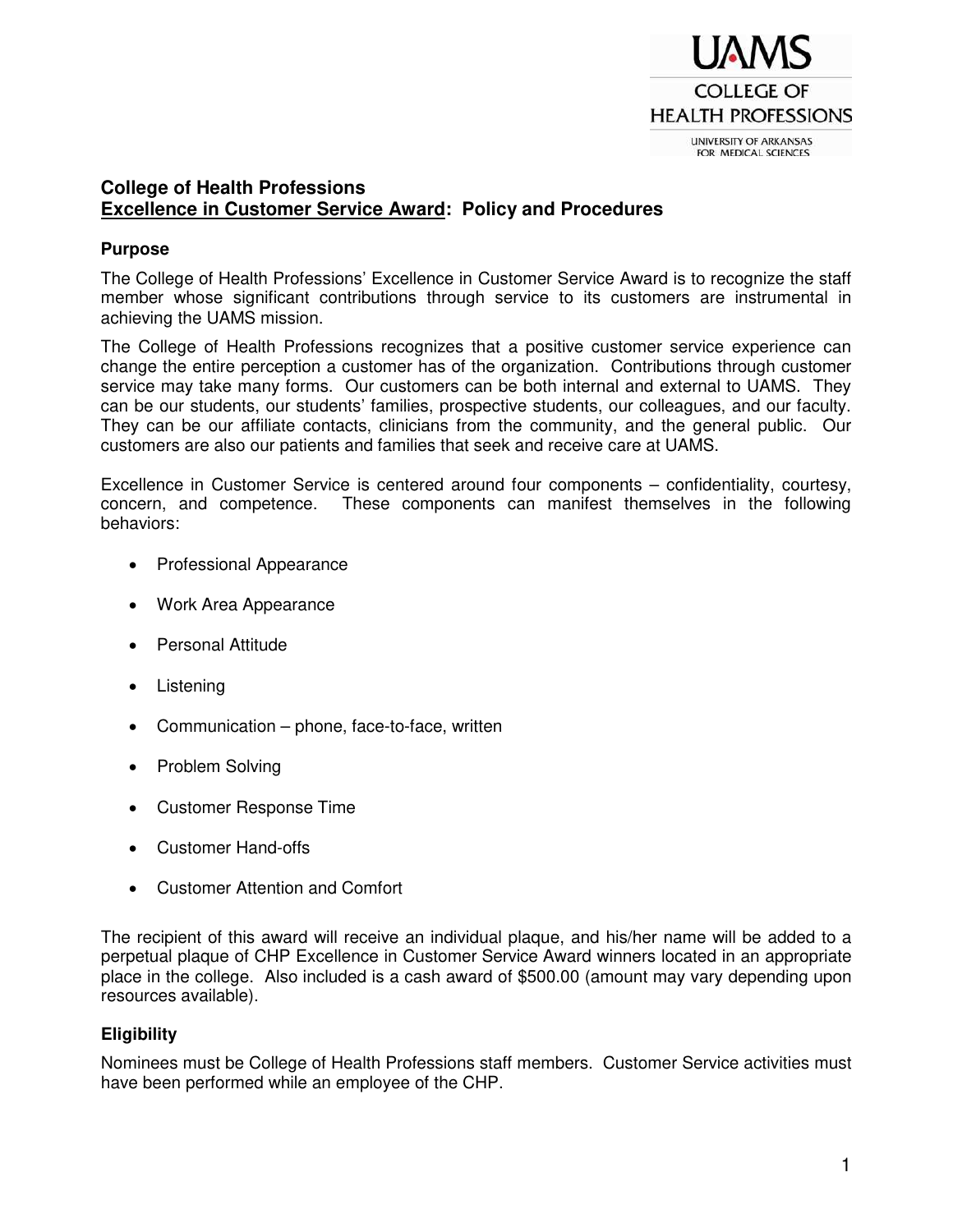## **Procedure**

Candidates may be nominated by students, staff, alumni, or faculty members. The nomination should be in the form of a 300-word essay that addresses the impact the employee had made on customer service using the four components of confidentiality, courtesy, concern, and competence.

#### **Recipients of an award are not eligible for the same award within a two-year period (Recipient of 2021 award will be eligible for the same award in 2023).**

Nominations will be forwarded to the Associate Dean for Administrative Affairs. The Associate Dean will call a meeting of the Staff Recognition Development Committee (SRDC) to review applications and make recommendation to the Dean.

## **Staff Recognition Development Committee (SRDC)**

The Staff Recognition Development Committee will be composed of:

- The current CHP recipient of the faculty Excellence in Service award, who will chair the committee
- A representative from Human Resources' Organizational Development
- A CHP Department Chair selected by the CHP Executive Committee
- A currently enrolled student (selected by the CHP Student Council)
- Immediate past recipients of the Excellence in Customer Service and Excellence in Performance awards

A SRDC member to recuse him/herself from the proceedings in the event he/she has what may appear to be, or actually is, a conflict of interest in the selection .

## **Calendar**

| First Friday in<br>January               | The Associate Dean for Administrative Affairs distributes the<br>College's Excellence in Customer Service Award criteria and<br>procedures to CHP department chairs and administrative staff. An<br>announcement seeking nominations for the Excellence in Customer<br>Service Award is distributed. |
|------------------------------------------|------------------------------------------------------------------------------------------------------------------------------------------------------------------------------------------------------------------------------------------------------------------------------------------------------|
| First Friday in<br>February              | The Associate Dean for Administrative Affairs sends reminders to<br>the department chairs and administrative staff about the nomination<br>deadline.                                                                                                                                                 |
| Second Friday in<br>March                | Nomination deadline—nomination forms must be received by the<br>Associate Dean for Administrative Affairs by this date. Review by<br>the SRDC begins.                                                                                                                                                |
| First Friday in April                    | Deadline for selection of the Excellence in Customer Service Award<br>recipient by ESAC. Recommendation to the Dean.                                                                                                                                                                                 |
| Spring Faculty &<br><b>Staff Meeting</b> | Award presentation.                                                                                                                                                                                                                                                                                  |